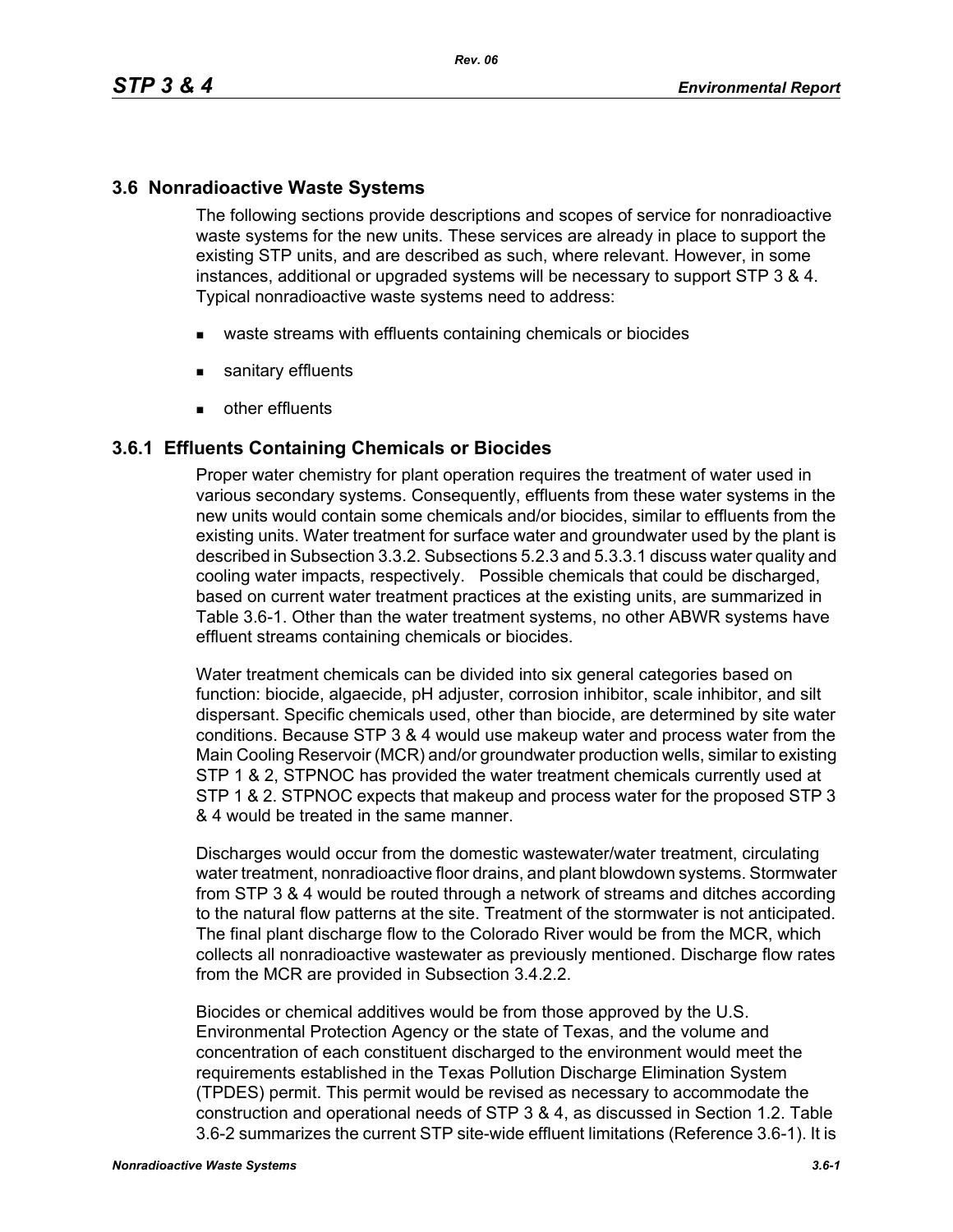anticipated that similar limitations would apply to all proposed outfalls from the new plants, including any new sanitary or other waste treatment outfalls.

### **3.6.2 Sanitary System Effluents**

Currently, STPNOC maintains a private sanitary waste treatment system, in compliance with acceptable industry design standards, the Clean Water Act, and state regulatory authority (through the TPDES permit that dictates the quality of discharges to surface water in the MCR). The waste treatment system is monitored and controlled by trained operators. Two systems are operated. One treatment plant serves the Nuclear Support Center and Nuclear Training Facility (NTF) and is located on the eastern side of the facility (NTF Sanitary Waste Treatment System). The other treatment plant serves the current units and is located on the western side of the facility (West Sanitary Waste Treatment System).

The systems are composed of activated sludge aeration tanks, a clarifier, chlorine contact chamber, and anaerobic digester. Periodically, sludge from this system is disposed by land application on the STP site in accordance with the permit to landapply sewage sludge (Reference 3.6-2). The approximate current rate of sludge land application is 30,000–40,000 gallons per year. It is anticipated that a similar approach to sludge management would be expected with the addition of STP 3 & 4. The effluent from the current sanitary waste systems is monitored for flow, total suspended solids, biological oxygen demand, and minimum chlorine residual before ultimate discharge to the MCR (Reference 3.6-1). Table 3.6-2 summarizes the effluent limitations for these sanitary parameters.

Based on the location of the proposed STP 3 & 4, the West Sanitary Waste Treatment System will be replaced by a new sanitary treatment plant capable of supporting all four units. The plant will be designed to treat approximately 300,000 gallons per day of sanitary waste. The NTF Sanitary Waste Treatment System will be replaced with a new treatment system designed to treat approximately 100,000 gallons per day of sanitary waste. The preexisting outfalls will be used for discharge at both treatment plants. The new sewage treatment systems include a communitor with a bypass screen channel, aeration tanks, final clarifiers, chlorine contact tanks, aerobic digesters, air blowers, froth spray pumps, hypochlorite pumps, and related equipment. The components of the new systems are designed to meet the increased needs during refueling operations when additional people are onsite. (Note: the units may be operated in contact stabilization mode to process the substantially higher waste water flow during outages.) The discharge effluent from the expanded plants, including land application of sludge, would be monitored in accordance with Texas Commission on Environmental Quality (TCEQ) requirements. A new or amended permit would be submitted to TCEQ according to ER Section 1.2. Figure 3.6-1 is a process flow diagram of the sanitary treatment system (for completeness, the potable water treatment process has also been depicted). If there is a need for additional sanitary waste provisions during peak construction (or outage support), approved supplemental means would be employed, including temporary and/or potable systems.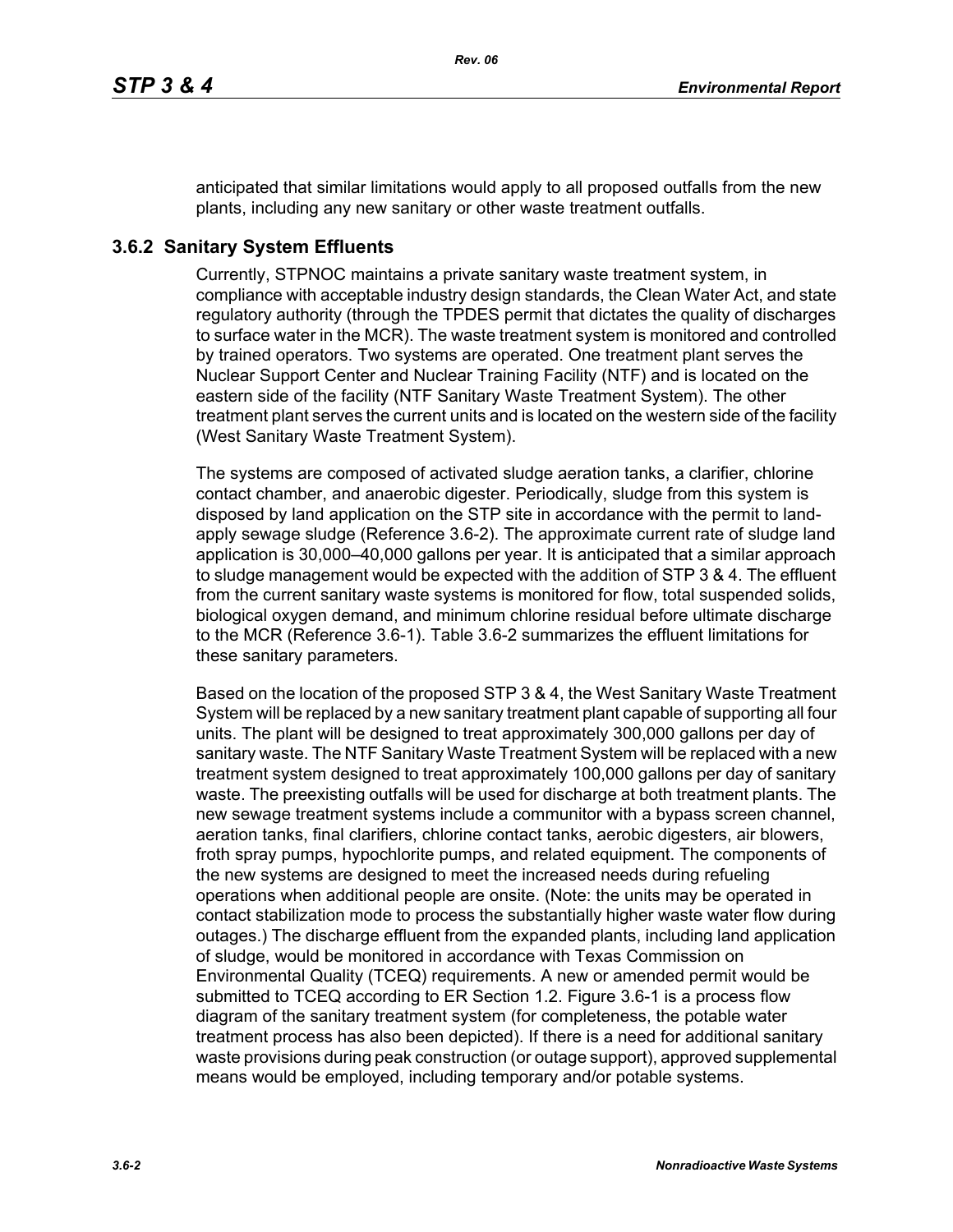# **3.6.3 Other Effluents**

This section describes miscellaneous nonradioactive gaseous, liquid, or solid effluents not addressed in Subsection 3.6.1 or Subsection 3.6.2.

# **3.6.3.1 Gaseous Emissions**

Standby diesel generators and a combustion turbine generator provide reliable backup power to various plant system electric loads, including the control building and turbine building. The diesel generators (three per reactor) are located in the reactor building. The combustion turbine generator is located in the turbine building (one per reactor). The combustion turbine generator also supplies additional power when required. The combustion turbine generator and diesel generators use No. 2 diesel fuel and release permitted gaseous effluents to the air. The auxiliary boilers are electric and do not have gaseous emissions associated with them. Table 3.6-3 describes annual estimated emissions from these sources. Minor emission from diesel-driven fire water pumps is not listed due to the anticipated low levels of usage.

Nonradioactive gaseous emissions created during plant operation from backup power plant supply sources and startup will be permitted by the TCEQ. The permit would specify allowable quantities of emissions. Section 1.2 summarizes the necessary air permits and approximate schedule to obtain these necessary permits. No operational sources of gaseous emissions other than diesel generators, or combustion turbines are planned for the new units.

## **3.6.3.2 Liquid Effluents**

Nonradioactive liquid effluents that will be discharged to the MCR and the Colorado River will be regulated under the existing or revised TPDES permit (Reference 3.6-1). The TPDES list of permitted outfalls will be expanded to include any additional locations, constituents, adjusted flow paths, or increased volumes created by the operation of the new units. The existing STP units do not discharge treated effluent to groundwater, and the new units would not discharge to groundwater.

The non-radioactive drain system collects waste water from plant buildings (Reactor, Turbine, Control, Service, and other buildings). A system composed of collection piping, curbs, and pumps is provided. Non-radioactive waste water from the Turbine Building, Reactor Building, hot machine shop and the Control Building is routed to a dedicated oil/water separator where oil and settled solids are removed for off-site disposal. The non-oily, non-radioactive effluent is sent to dual settling basins. Nonradioactive waste water from the Service Building and other buildings is sent directly to the dual settling basins. Means are provided to perform any required tests or analyses required by the TPDES permit. The nonradioactive liquid effluent would be discharged to the MCR through a new/or existing permitted outfall(s).

## **3.6.3.3 Hazardous Wastes**

Hazardous wastes are wastes with properties that make them dangerous or potentially harmful to human health or the environment, or that exhibit at least one of the following characteristics: ignitability, corrosivity, reactivity, or toxicity. Federal Resource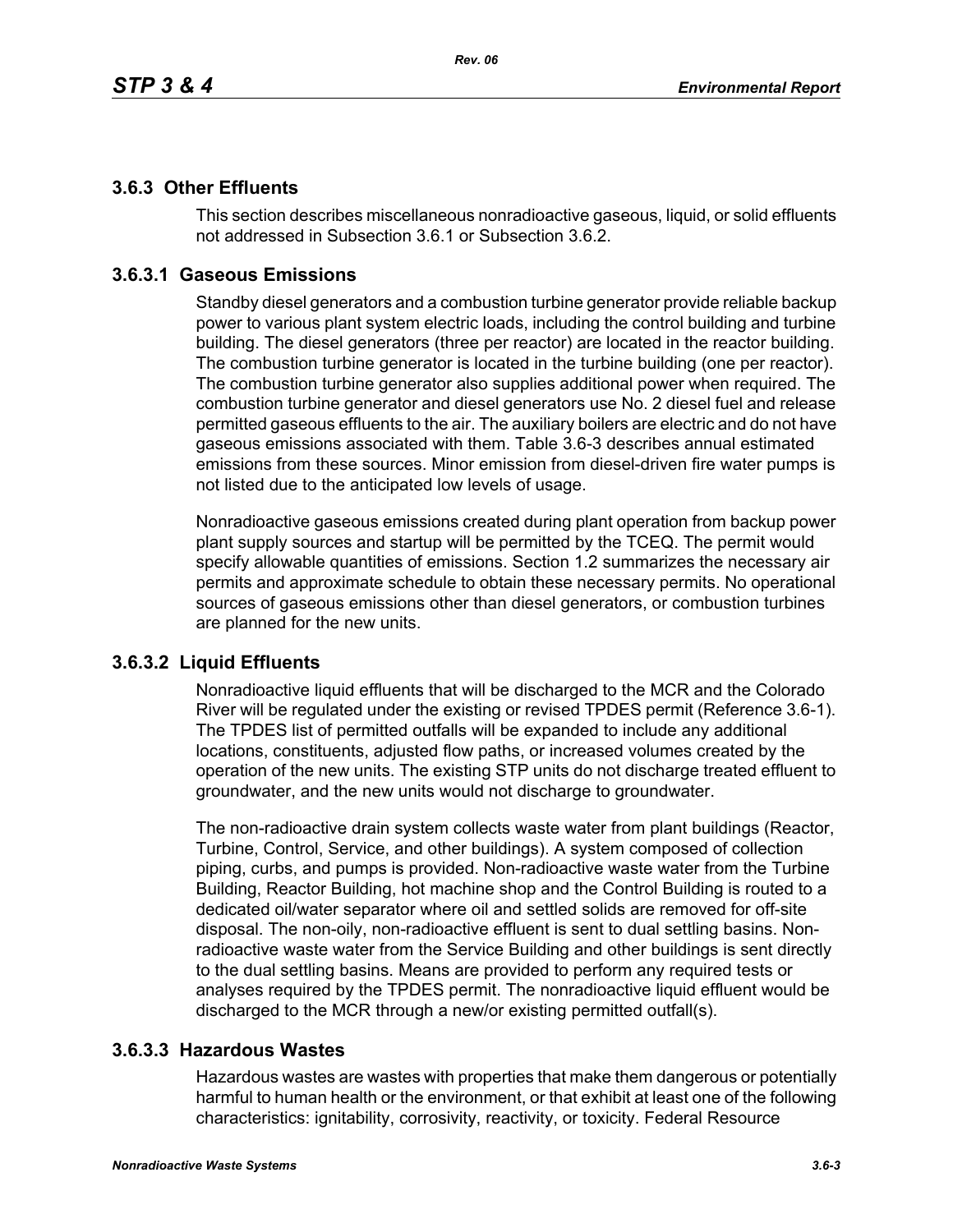Conservation and Recovery Act regulations govern the generation, treatment, storage, and disposal of hazardous wastes.

STP currently generates small quantities of hazardous wastes and has been classified as a small quantity generator. Wastes are stored temporarily (maximum of 180 days) on site and periodically disposed of at a permitted disposal facility. All hazardous wastes activities are performed in compliance with federal regulations and STPNOC waste-handling procedures. STPNOC has procedures in place to minimize the impact in the unlikely event of a hazardous waste spill. The treatment, storage, and disposal of wastes generated by construction and operation of STP 3 & 4 would be managed as current wastes are managed at STP 1 & 2. The status of STP as a small quantity generator would be revised, if necessary, based on any additional waste generated from STP 3 & 4.

#### **3.6.3.4 Mixed Wastes**

Mixed waste contains hazardous waste and a low-level radioactive source, special nuclear material, or byproduct material. Federal regulations governing generation, management, handling, storage, treatment, disposal, and protection requirements associated with these wastes are contained in the Code of Federal Regulations, Title 10 (Energy) and Title 40 (Environmental Protection Agency). Mixed waste is generated during routine maintenance activities, refueling outages, health protection activities, and radiochemical laboratory practices. Few disposal facilities are permitted to accept mixed wastes. Therefore, waste minimization is critical. STPNOC employs a comprehensive expendable material control program that includes measures to minimize the creation of mixed waste.

Through aggressive waste minimization procedures and techniques, STP 1 & 2 has not generated mixed wastes for several years. The treatment, storage, and disposal of mixed wastes, if any, generated by STP 3 & 4 would be managed in the same manner as is currently done for STP 1 & 2.

#### **3.6.3.5 Liquid and Solid Effluents**

Nonradioactive solid wastes include typical industrial wastes such as metal, wood, and paper, as well as process wastes such as nonradioactive resins and sludge. STPNOC ships waste oil, grease, electrohydraulic fluid, adhesives, liquid paint, and solvent for fuel blending and thermal energy recovery. Used oils, diesel fuel, and anti-freeze solutions are sent to a recycling vendor for reprocessing. Lead-acid batteries are returned, when possible, to the original manufacturer for recycling or are shipped to a registered battery recycler. In addition, STPNOC has an active paper and scrap metal recycling program.

Nonradioactive solid waste that cannot be shipped for recycling is shipped for disposal. Municipal-type waste is transported to an offsite landfill. Construction-related noncombustible, inert debris, may be placed in the onsite landfill in accordance with TCEQ regulations, or alternatively, disposed of offsite at a licensed facility. STPNOC would apply similar waste management practices for STP 3 & 4.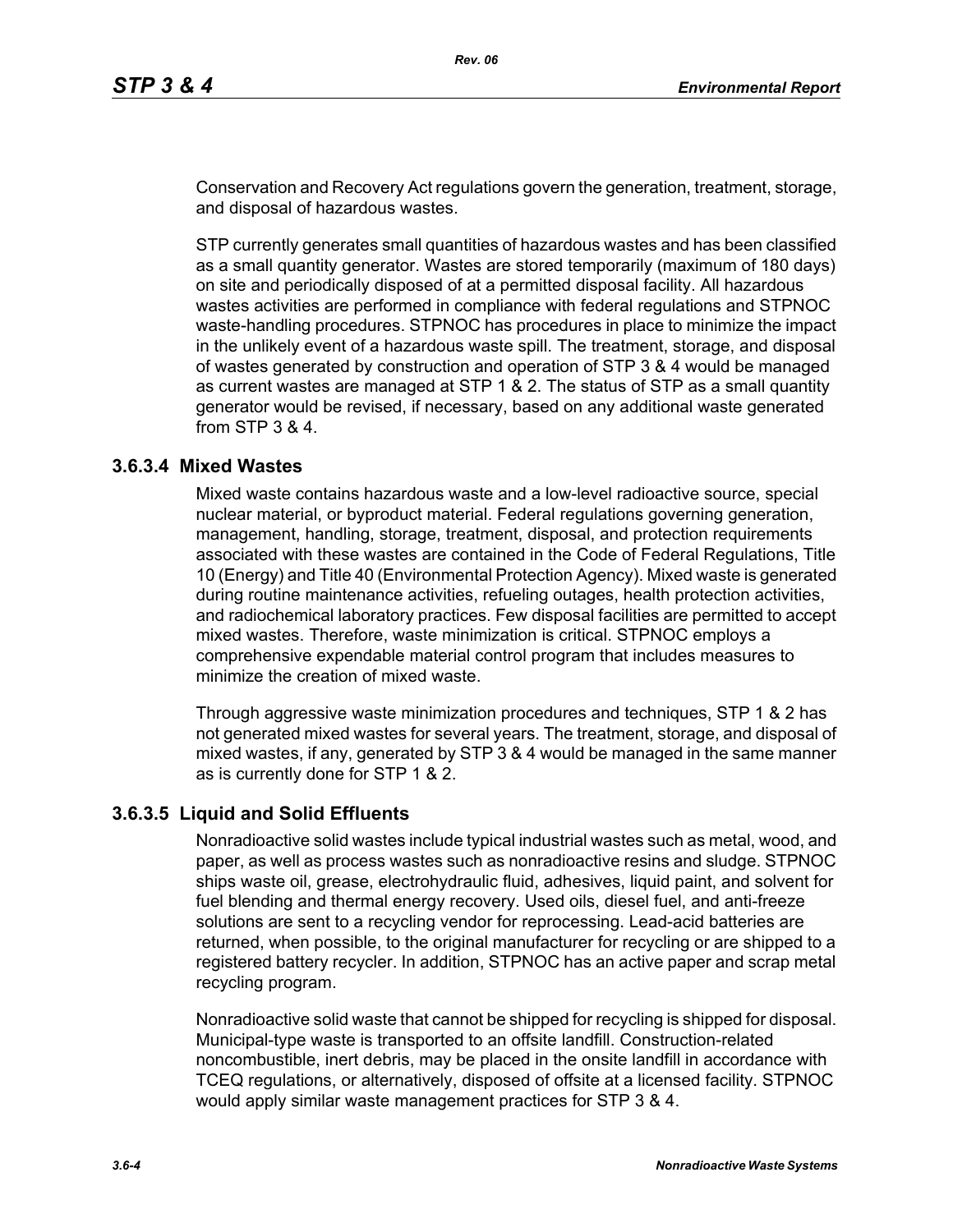### **3.6.4 References**

- 3.6-1 "(TCEQ 2005) Texas Commission on Environmental Quality, Permit to Discharge Wastes under provisions of Section 402 of the Clean Water Act and Chapter 26 of the Texas Water Code – Permit No. WQ0001908000, Texas Pollutant Discharge Elimination System (TPDES)" Austin, Texas, Reissued July 21, 2005 (Expiration date 12/01/09).
- 3.6-2 "(TCEQ 2003) Texas Commission on Environmental Quality, Permit to Land Apply Sewage Sludge under provisions of Chapter 26 of the Texas Water Code, Chapter 361 of Health and Safety Code, and Chapter 312 of Texas Administrative Code– Permit No. 04523," Austin, Texas, August 29, 2003.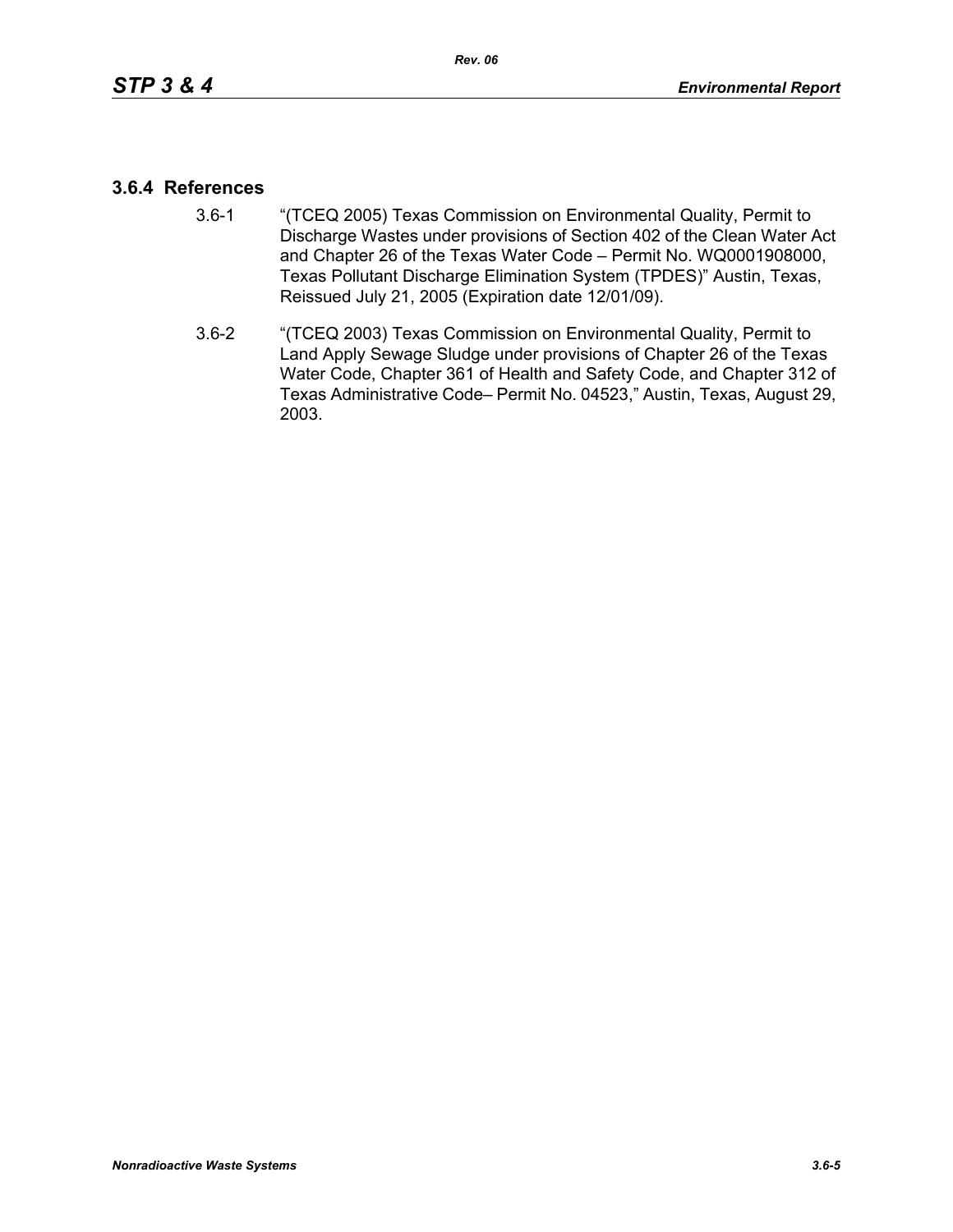# **Table 3.6-1 Potential Water Treatment Chemicals for STP Units 3 & 4 [1]**

| Ammonium bisulfite          | Molluscide (quaternary amine) |
|-----------------------------|-------------------------------|
| Antifoam                    | Phosphate                     |
| Biocide (Sodium Bromide)    | Polymers                      |
| Boric Acid                  | Sodium bisulfite              |
| Calcium hypochlorite        | Sodium chloride               |
| Coagulant                   | Sodium Hydroxide              |
| <b>Corrosion Inhibitors</b> | Sodium Hypochlorite           |
| (Ethanolamine, sodium       | Sulfuric Acid                 |
| metaborate, sodium nitrite) | Tolytriazole                  |
| Dispersant                  | Zinc                          |
| Hydrazine                   |                               |
| Lithium Hydroxide           |                               |

Source: STP Units 1 & 2

[1] Based on chemicals now used in STP 1 & 2. This list is representative, not definitive.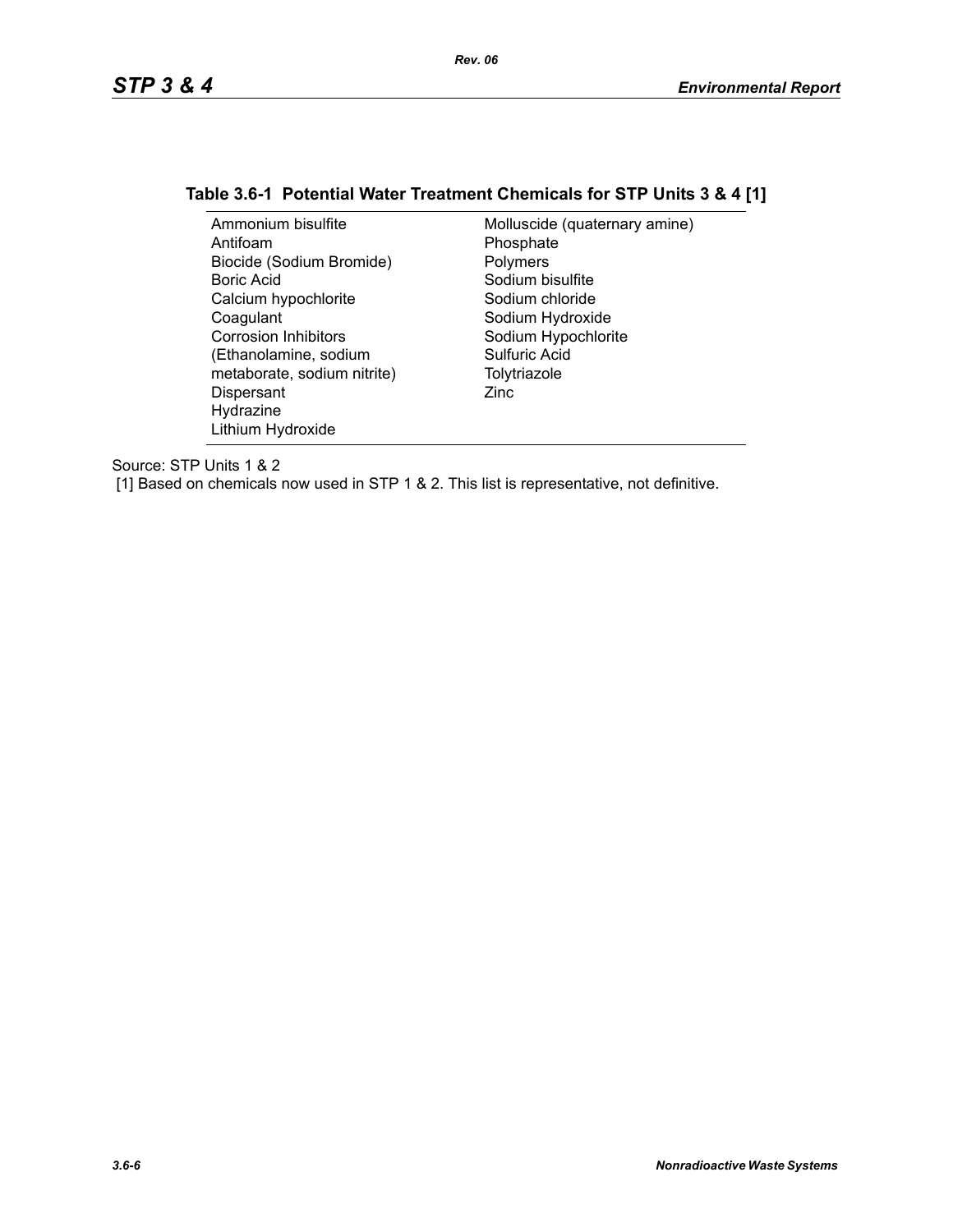|                                            | <b>Limitation (units)</b>           |                      |
|--------------------------------------------|-------------------------------------|----------------------|
| <b>Parameter</b>                           | <b>Daily Average</b>                | <b>Daily Maximum</b> |
| Flow (limits apply to<br>Outfall 001 only) | 144 (MGD)                           | 200 (MGD)            |
| рH                                         | $6.0 - 9.0$ (s.u.)                  | $6.0 - 9.0$ (s.u.)   |
| Temperature                                | 95 (°F)                             | 97 (°F)              |
| Total residual chlorine                    | NA.                                 | $0.05$ (mg/l)        |
| Total suspended solids                     | 30 (mg/l)                           | $100$ (mg/l)         |
| Total suspended solids<br>(sanitary only)  | 20 (mg/l)                           | 45 (mg/l)            |
| Total residual chlorine<br>(sanitary only) | 1 (mg/l) (minimum after<br>20 min.) | NA.                  |
| Oil and grease                             | $15 \ (mg/l)$                       | 20 (mg/l)            |
| Biological oxygen<br>demand (5-day)        | 20 (mg/l)                           | 45 (mg/l)            |
| Iron, total                                | $1$ (mg/l)                          | $1$ (mg/l)           |
| Copper, total                              | $0.5$ (mg/l)                        | $1$ (mg/l)           |

#### **Table 3.6-2 TPDES Permit Effluent Limitations for STP Plant Effluent Discharges [1]**

MGD – million gallons per day

s.u. – standard units

NA – not applicable

mg/l – milligrams per liter

Outfall 001 is the only permitted outfall that does not discharge to the MCR. The monitoring requirements for Outfall 001 include flow (outfall discharge and Colorado River flow, temperature, pH, and total residual chlorine).

[1] Currently permitted limitations for STP 1 & 2. These limits are anticipated for STP 3 & 4.

Source: Reference 3.6-1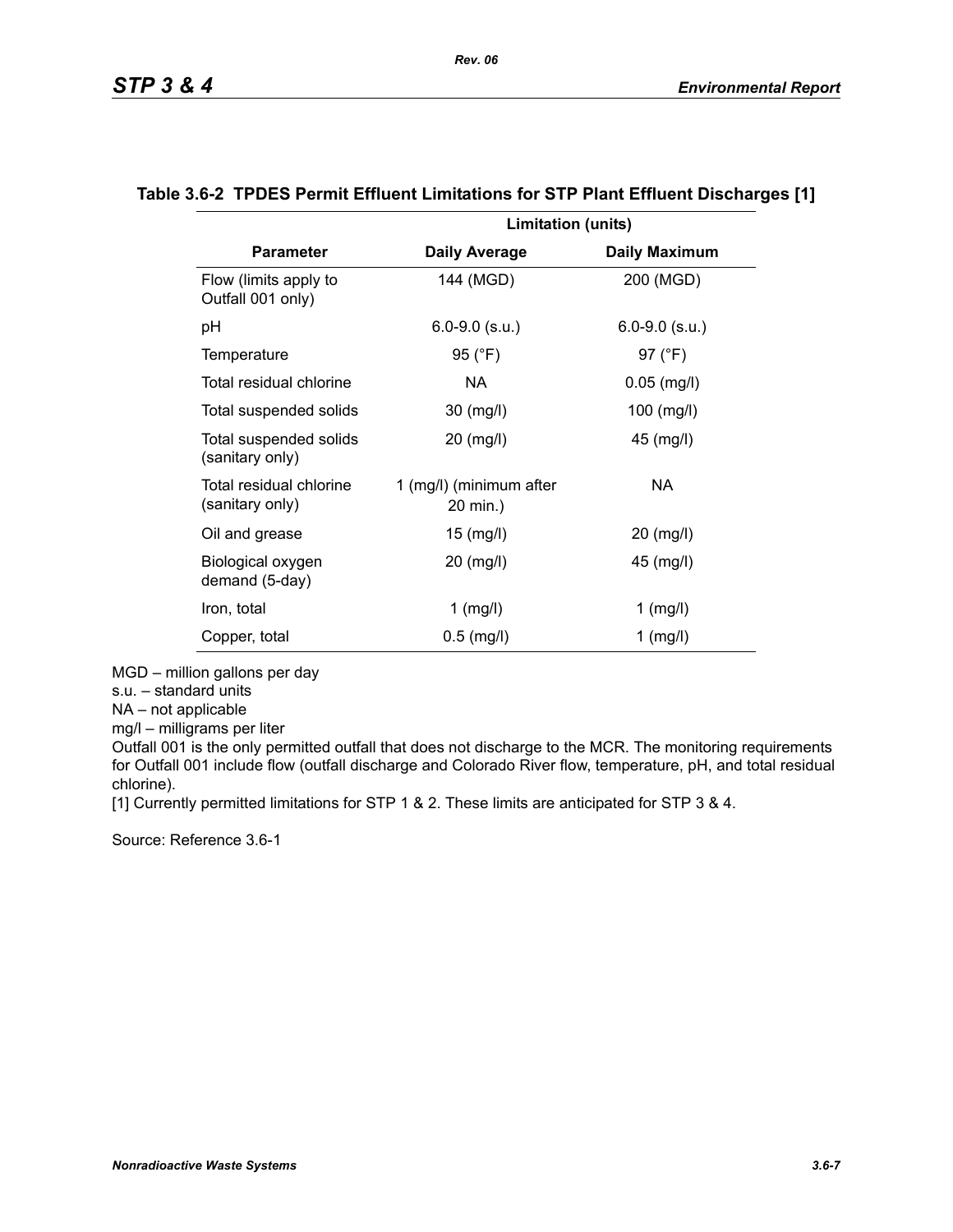## **Table 3.6-3 Annual Emissions (lbs/year) from Diesel Generators, and Combustion Turbine Associated with One ABWR Reactor**

| <b>Pollutant</b><br><b>Discharged</b> | <b>Diesel Generators</b><br>(Ibs/year) [1] | <b>Combustion</b><br>Turbine (Ibs/year)<br>[2] |
|---------------------------------------|--------------------------------------------|------------------------------------------------|
| <b>Particulates</b>                   | 1,230                                      | 22                                             |
| <b>Sulfur Oxides</b>                  | 4,608                                      | 1,912                                          |
| Carbon Monoxide                       | 4,600                                      | 912                                            |
| Hydrocarbons                          | 3,070                                      | 58                                             |
| Nitrogen Oxides                       | 28,968                                     | 2.016                                          |

[1] Emissions based on 4 hrs/month operation duration

[2] Emissions based on 4 hrs/month operation duration